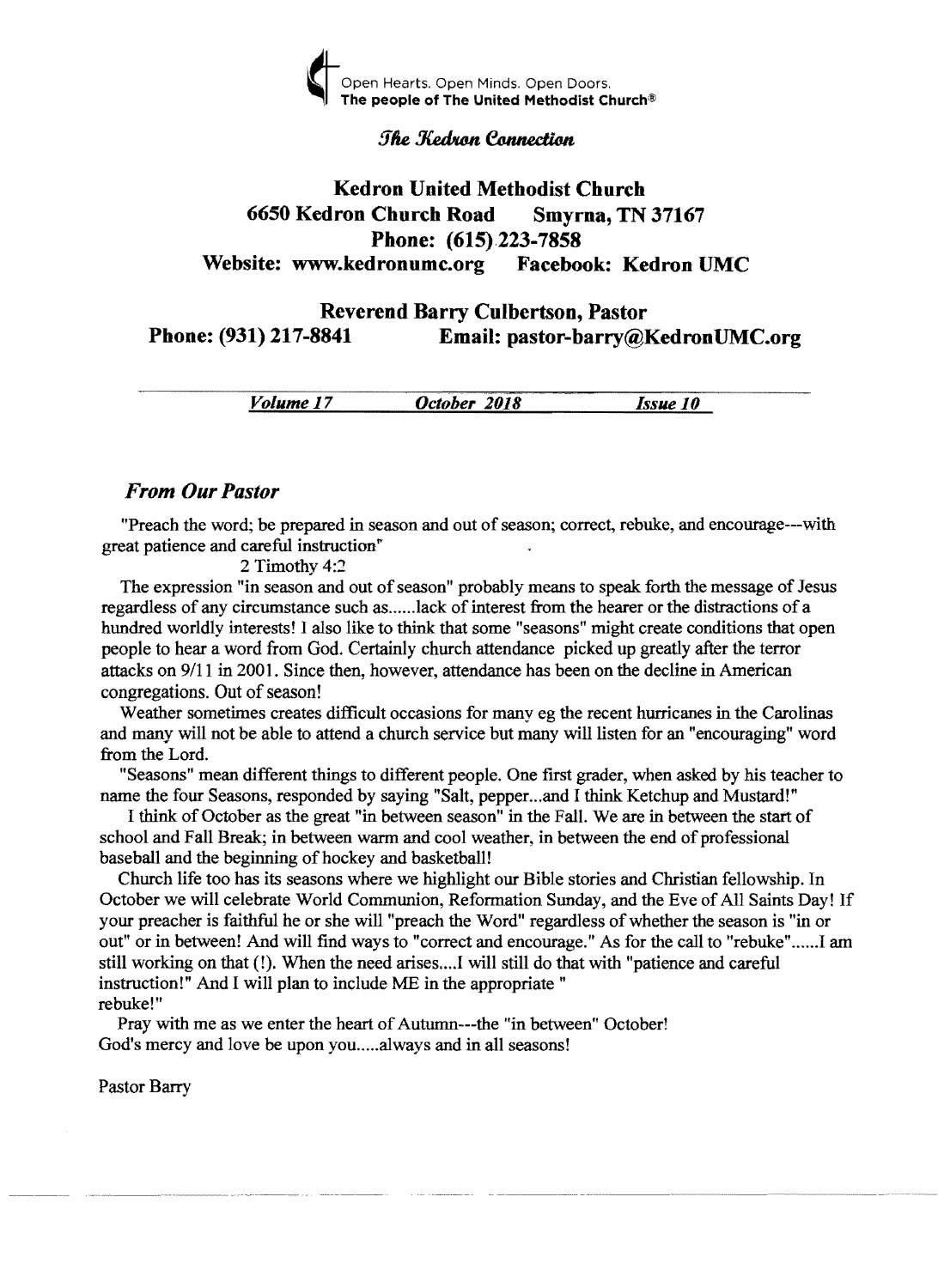# Fellowship Supper Indoor Wiener Roast

Our monthly First-Wednesday Covered-dish Fellowship Supper will be October 3. Danny and Martha Fraley will prepare the wieners at home and bring them to the supper. The buns will also be provided. Others attending please bring side dishes and desserts. Join us for this October event.

## Men's Breakfast

The October Men's Breakfast will be Saturday, October 6. Breakfast will be served at 7:00 a.m. in the fellowship hall. Men, we hope you can join us. This is a time of good fellowship and good food.

## Choir Notes

Thanks to those who sang solos for our homecoming service. We will discuss possible October practice times.

#### Bible Study

The Bible Study led by Rev. Travis Perry continues. The group meets at the home of Lytle Hodge on Tuesdays at 10 a.m. The address is 507 Hazelwood Drive, Smyrna.

## Bucket Offerings

In October our bucket offerings at Sunday morning worship will be donated to our local food bank.

## Happy Birthday to:

| Geri Lee      | October 7  |
|---------------|------------|
| Dee Rouse     | October 10 |
| Debbie Harris | October 16 |
| Justin Lee    | October 23 |

#### Happy Anniversary to:

| Rob & Delann Dunbar              | October 5 |  |
|----------------------------------|-----------|--|
| Myron & Teresa Palmer October 10 |           |  |

## Administrative Council

Our Administrative Council will meet on Sunday, October 14. The meeting will begin at  $1:00$  p.m.

# Food Bank

You may bring food donations for the local bank to the church the first and second Sundays of the month. Place the food items on the pew in the narthex. The food will be delivered to our local food bank. The suggested item for October is peanut butter. All non-perishable foods are accepted and appreciated.

## Looking Ahead

Our 2018 Charge Conference has been scheduled. It will be at 6:30 p.m. on November 4 at Kedron. Rev. Lloyd Mabry will officiate.

## Laity Meeting

A meeting site for the Rutherford County Laity Fellowship has not been confirmed for October. An announcement will be made.

#### **Outreach**

In September, Pastor Barry suggested to our children and youth (and others interested) a project to donate teddy bears and similar stuffed toys to children experiencing traumatic situations. The toys will be given to organizations such as fire departments to be distributed. On September 23 an UMCOR offering was taken for hurricane aid.

2 Thessalonians 3:13 was the quotation in the September newsletter.

## Who Said This?

"There is no Holv One like the Lord, no one besides you; there is no Rock like our God." --NRSV (hint, Book of 1 Samuel)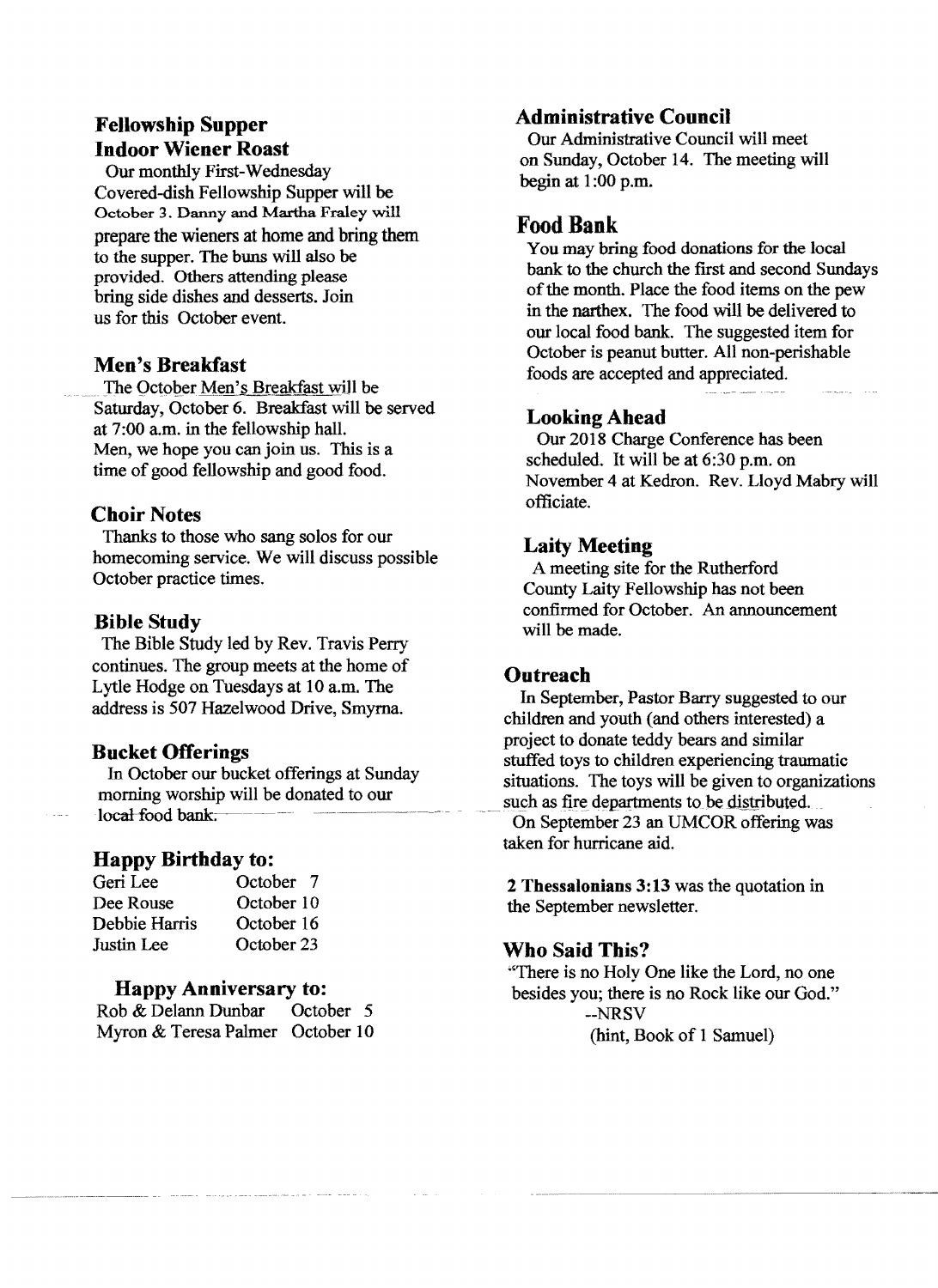# **World Communion**

Customs and menus may vary, yet there is something special about spending an important family meal together. World Communion Sunday is about capturing that same feeling for the Christian family. The idea began in the Presbyterian Church in the U.S. in 1936 with the suggestion that all churches celebrate communion on the first Sunday of October. The idea really took off in 1940 under the influence of Rev. Jesse Bader, a minister with the Disciples of Christ and head of evangelism for what was then the Federal Council of Churches in the U.S. He recognized that some churches celebrated communion every Sunday, whereas others did so less often, perhaps monthly or quarterly. Rev. Bader encouraged churches of all denominations all around the world to celebrate communion on this one day as a way of symbolizing our unity in Christ.

Like any family, the branches of the Christian church do not always agree or get along. We may use different prayers, different rituals, and even understand the meaning of communion in different ways. Yet we hold in common this central ritual of remembering Jesus in the communion. World Communion Sunday is a wonderful witness to Christian unity.

# **Reformation Day - All Saints' Day Eve**

Martin Luther chose October 31 to nail his 95 theses to the castle door in Wittenberg, Germany, an act which many view as the start of the Protestant Reformation. Luther knew that on the next day, All Saints' Day, everyone in town would file past on their way to church, and thus would notice his posting. Luther's 95 theses got people talking about church, and faith, and theology.

Almost 500 years later we still debate some of the things Luther wrote about, and many more besides, as Christians struggle with how to be true to the calling of Jesus. It is a challenge. We do not always agree. But relationships thrive not so much on agreement as on honest and open communication. - Logos Productions

## **Faith Formation**

Plans are moving toward a Faith Formation group for Youth later this fall. See the Pastor for details.



# **October Calendar**

Tuesday, October 2:<br>10:00 a.m. Bible **Bible Study** Wednesday, October 3:<br>6:30 p.m. Fellows Fellowship Supper Saturday, October 6: 7:00 a.m. Men's Breakfast Sunday, October 7: World Communion Sunday 8:45 a.m. Sunday School<br>9:30 a.m. Worship Servic Worship Service Tuesday, October 9: 10:00 a.m. Bible Study Sunday, October 14:<br>8:45 a.m. Sund Sunday School -9:30 a.m. Worship Service 1:00 p.m. Administrative Council Tuesday, October 16: 10:00 a.m. Bible Study Sunday, October 21:<br>8:45 a.m. Sund Sunday School 9:30 a.m. Worship Service Tuesday, October 23:<br>10:00 a.m. Bible **Bible Study** Sunday, October 28: Reformation Sunday 8:45 a.m. Sunday School 9:30 a.m. Worship Service 10:30 am. November newsletter motion due. Email:

Tuesday, October 30: 10:00 a.m. Bible Study Wednesday, October 31: All Saints' Day Eve



"HOW LONG, OH, LORD, MUST I SUFFER UNDER THIS HEAvY-HANDED TASKMASTER, AN THESE CHAINS OF BONDAGE?"